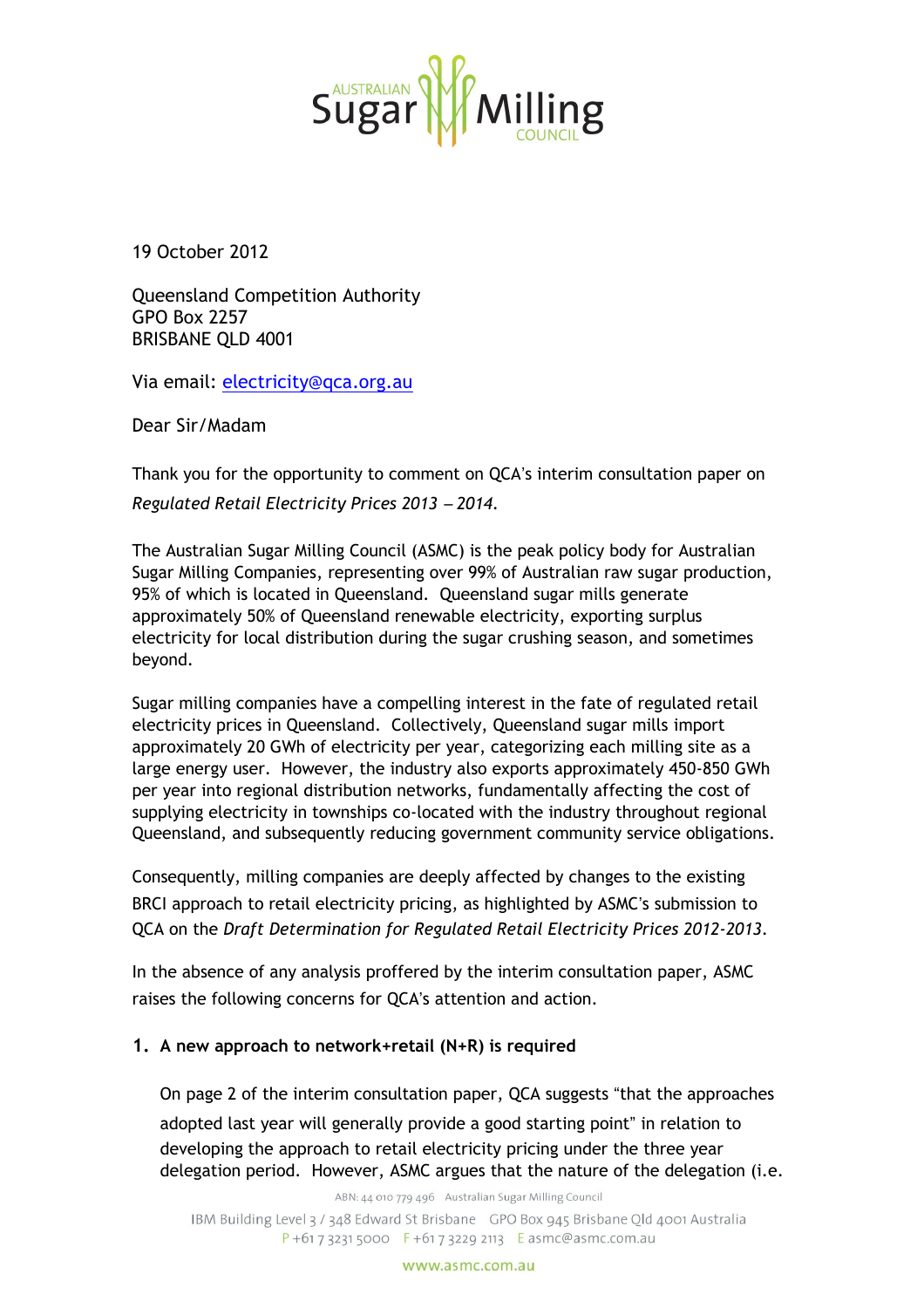

three years) and critically, the Terms of Reference, developed under a new government are evidence that a new approach is required – and expected. The government has indicated that it accepts that cost recovery approaches are required. However, the government did not endorse the specific approach of the 2012-2013 draft determination, requiring hasty amendments for the final determination, given the overwhelming implications for the state and energy customers, had this approach continued unchanged.

It is ASMC's view that a new approach to N+R is required.

## **2. The interaction of** "**making, producing of supplying goods**" **needs to be considered**

QCA, in forming a price determination, is required to consider the actual cost of making, producing or supplying the goods or services under Section 90 (5) (a) of the *Electricity Act 1994*. While the draft determination of 2012-2013 indicated consideration of each of these components, there is no suggestion that the **interaction** or collective impact of these components was also considered. Hence in the case of sugar mills, which are both importers and exporters of electricity using the one and same set of infrastructure, a failure to consider this interaction resulted in charging mills' export capacity as import capacity. This resulted in a massive, detrimental impact on price increases faced by the industry under the proposed approach to network + retail (N+R) approach.

ASMC strongly advocates for consideration of whole of system impacts when developing retail pricing, particularly as the authorising delegation and terms of reference make it eminently possible for the QCA to do so.

### **3. Priority to ensure the overall customer impact is considered, not just the transition to a higher price**

Although amended in the final determination of 2012-2013, the fact remains that the underlying methodology employed by QCA (for the draft determination) meant that many within the sugar industry (mills and farmers) were likely to experience price increases that would close their operations. Hence the length of transition period is irrelevant if the final cost impost is so high that businesses cease operation. This is a particular concern for regional Queensland.

ASMC strongly advocates that the total price impact should not undermine industry or regional economic productivity.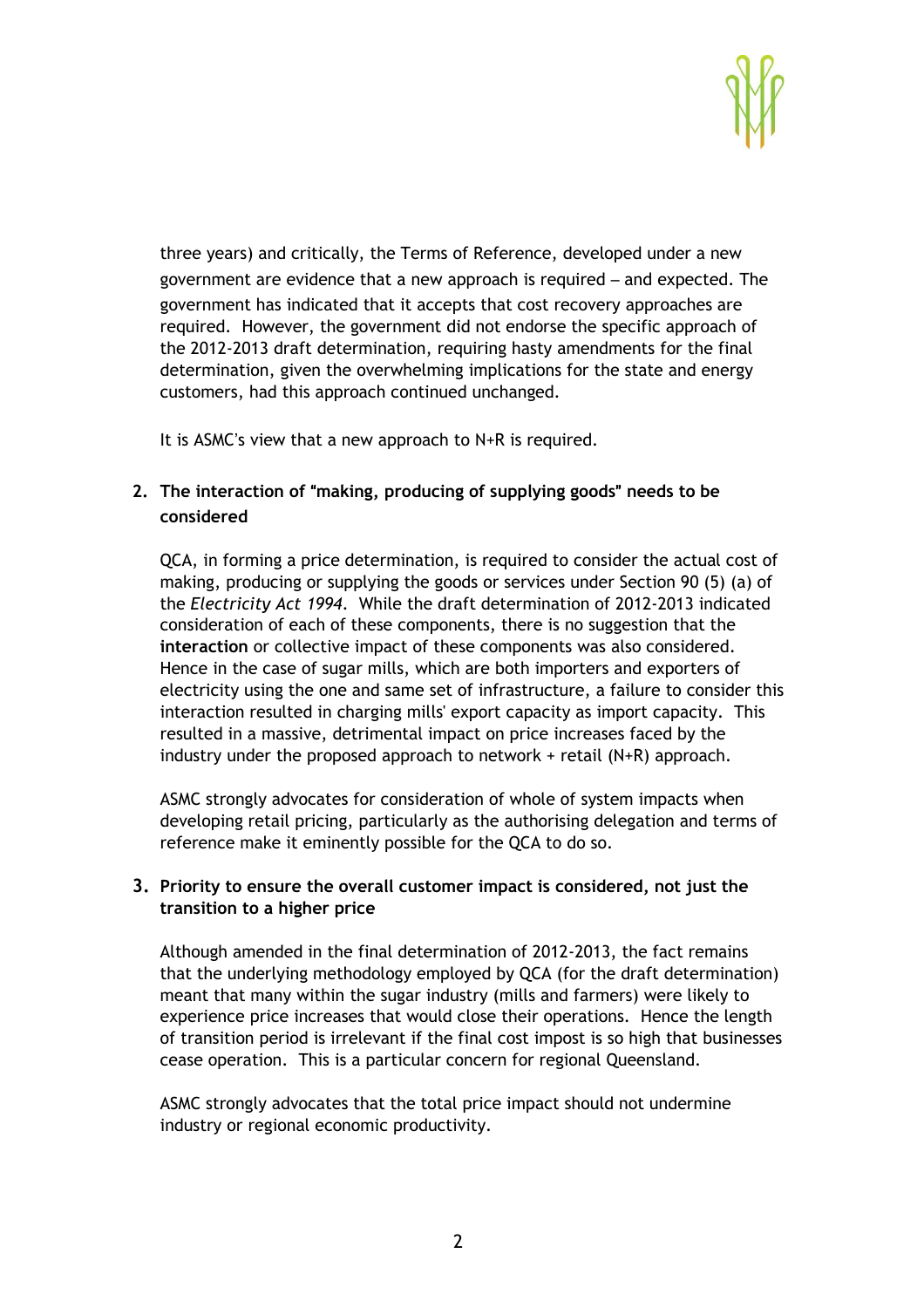

### **4. Extensive consultation must include a strong affected stakeholder (customer) focus, not just retailers**

The cost impact of QCA's retail price determination affects both retailers and customers. Yet QCA has typically consulted retailers at length during previous annual retail electricity price determinations, while providing little interaction for the majority of customers. With fundamental reform of the approach to retail electricity price determination underway, it is critical that customers be consulted at length, ensuring QCA captures unintended consequences of a price determination methodology. The customer response to the Draft Determination of 2012-2013 should be a timely reminder of how necessary this consultation and feedback is.

ASMC explicitly supports an extensive consultation period with energy customers throughout the development of QCA's price determination.

# **5. Interim consultation processes to receive feedback on how affected stakeholders might respond to proposed approaches** – **to enable QCA to consider this further impact on retail pricing.**

Following on from the extreme price increases identified during the draft determination for 2012-2013, mills and growers considered a range of potential responses, including some that would have significantly impacted on electricity demand in their regions. It is critical that in developing a new approach to retail pricing, QCA understand the full range of potential stakeholder responses – and their potential impact on cost recovery.

ASMC is seeking opportunity to provide analysis and feedback on industry responses to particular price pathway approaches developed by QCA under the current delegation.

### **6. Intersection of the Uniform Tariff Policy (UTP) with the amortization period of assets must be considered in the context of capturing public good.**

While recognising that the Australian Energy Regulator sets the rate of amortization of energy assets, the new price determination methodology must recognise equitable service provision in regional Queensland, underpinned by the UTP. Substantial investment in new distribution infrastructure in regional Queensland has and will continue to be necessary over a number of years, to ensure an equitable level of quality and reliability of electricity, comparable with south east Queensland. This increasingly sophisticated electricity infrastructure underpins ongoing economic development in regional Queensland,